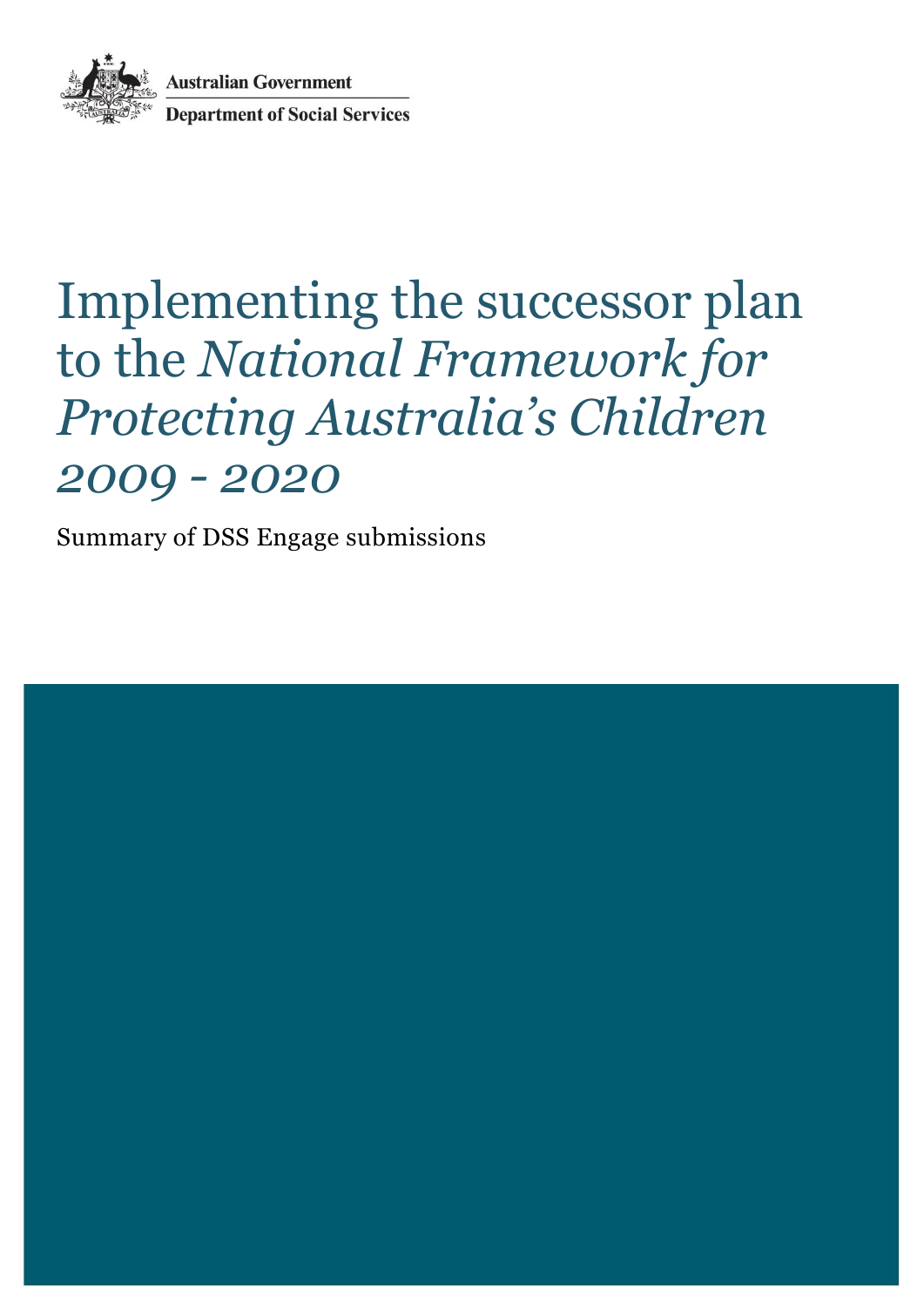This report summarises key findings from the public consultation process to inform the First 5-Year Action Plans for *[Safe and Supported: the National Framework for](https://www.dss.gov.au/sites/default/files/documents/12_2021/dess5016-national-framework-protecting-childrenaccessible.pdf)  [Protecting Australia's Children 2021-2031](https://www.dss.gov.au/sites/default/files/documents/12_2021/dess5016-national-framework-protecting-childrenaccessible.pdf)* (Safe and Supported). This consultation process was open to all members of the public, and complements more targeted consultations that included:

- the National Children's Commissioner's consultations with children, young people and families from Safe and Supported's priority groups as reported [here](https://humanrights.gov.au/safeandwell)
- SNAICC National Voice for our Children's [consultations,](https://www.snaicc.org.au/protecting-australias-children/) including national Knowledge Circles and an online survey
- co-design workshops involving the Commonwealth and state and territory governments, and Aboriginal and Torres Strait Islander leaders
- engagement with the broader non-government sector through the National Coalition for Child Safety and Wellbeing.

The outcomes of consultations and planning have informed the first 5-Year Action Plans (2022-2026) for Safe and Supported. Separate General and Aboriginal and Torres Strait Islander specific Action Plans will be finalised in mid-2022.

## Background

In May 2021, the Assistant Minister for Children and Families, the Hon Michelle Landry MP, launched an online consultation to support the implementation of the successor plan to the *National Framework for Protecting Australia's Children 2009-2020*.

The consultation process was conducted through the Department of Social Services' [engage.dss](https://engage.dss.gov.au/) platform and was open from 1 June to 26 July 2021.

The successor plan, named *[Safe and Supported: the National Framework for](https://www.dss.gov.au/sites/default/files/documents/12_2021/dess5016-national-framework-protecting-childrenaccessible.pdf)  [Protecting Australia's Children 2021-2031,](https://www.dss.gov.au/sites/default/files/documents/12_2021/dess5016-national-framework-protecting-childrenaccessible.pdf)* aims to ensure increased involvement and accountability across all levels of government as well as the children and families' sector to achieve better safety and wellbeing outcomes for vulnerable or disadvantaged children and young people, particularly Aboriginal and Torres Strait Islander children and young people.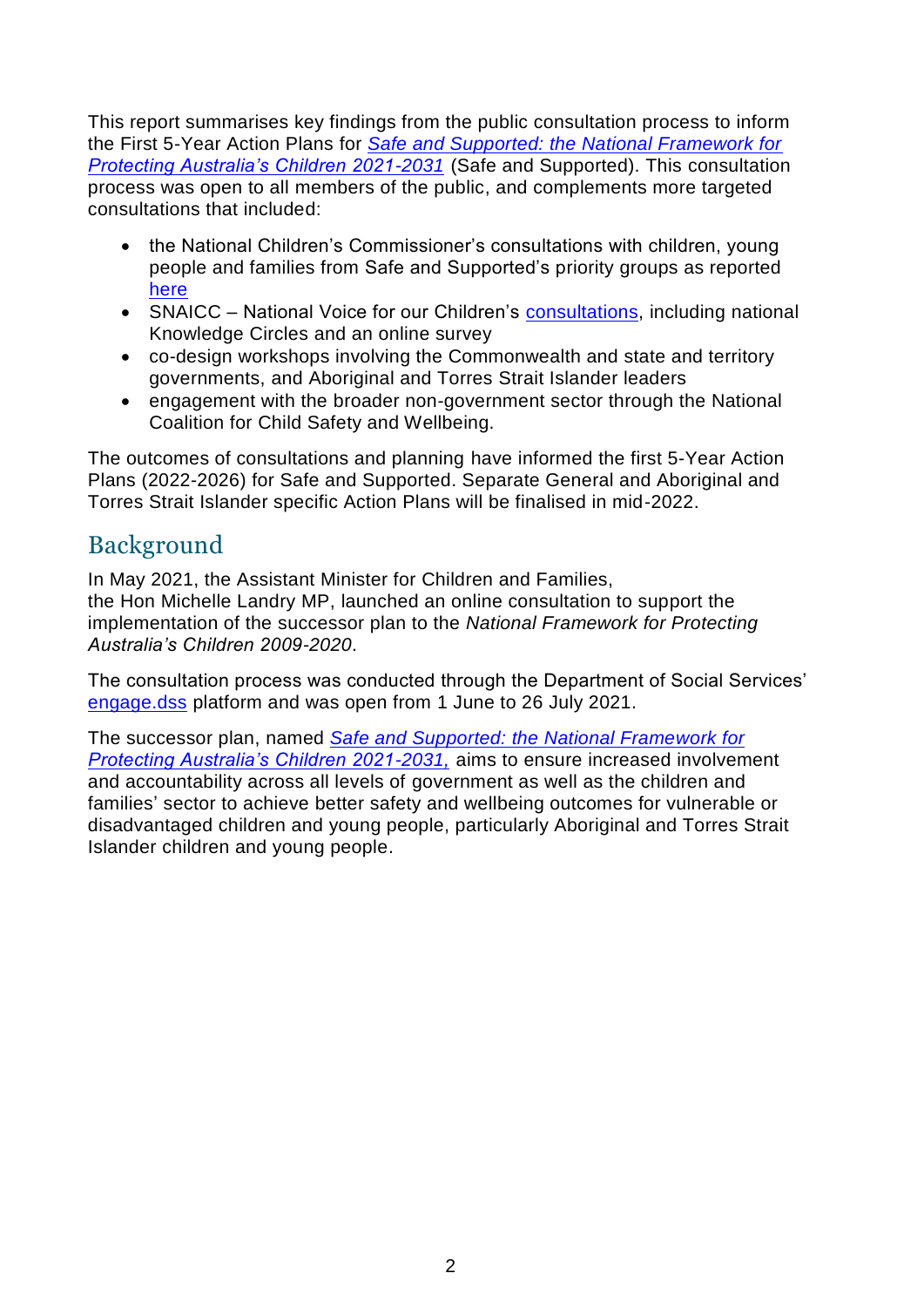# Submission processes and responses

[The Consultation Paper: Implementing the successor plan to the National](https://engage.dss.gov.au/implementing-the-successor-plan-to-the-national-framework/implementing-the-successor-plan-to-the-national-framework-discussion-paper/)  [Framework for Protecting Australia's Children 2009-2020](https://engage.dss.gov.au/implementing-the-successor-plan-to-the-national-framework/implementing-the-successor-plan-to-the-national-framework-discussion-paper/) sought feedback on:

### Focus Areas

- 1. A national approach to early intervention and targeted support for children and families experiencing vulnerability or disadvantage
- 2. Addressing the over-representation of Aboriginal and Torres Strait Islander children in child protection systems
- 3. Improving information sharing, data development and analysis
- 4. Strengthening the child and family sector and workforce capability

## Priority Groups

- 1. Children and families with multiple and complex needs
- 2. Aboriginal and Torres Strait Islander children and young people experiencing disadvantage or who are vulnerable
- 3. Children and young people and/or parents/carers with disability experiencing disadvantage or who are vulnerable
- 4. Children and young people who have experienced abuse and/or neglect, including children in out-of-home care and young people leaving out-of-home care and transitioning to adulthood.

Feedback was also sought on the role of the non-government sector and what success would look like as a result of delivering the successor plan.

## Responses and analyses

The consultation received 114 responses, including from individuals, non-government and government organisations, researchers and people with an interest in or lived experience of child protection, child safety and child wellbeing. Of these, 54 answered a set of survey questions, and 60 provided more extensive written submissions.

Responses were grouped together into themes, which were the specific ideas or issues raised. Around 650 individual themes were identified, with a number of themes attracting support from a significant number of responders.

The most common themes that fall into areas of joint responsibility of the Commonwealth and state and territory governments, as per the scope of Safe and Supported, are set out below. Themes with a broader remit were provided to relevant Commonwealth and state and territory government agencies to ensure DSS Engage findings are carefully considered across different portfolio areas.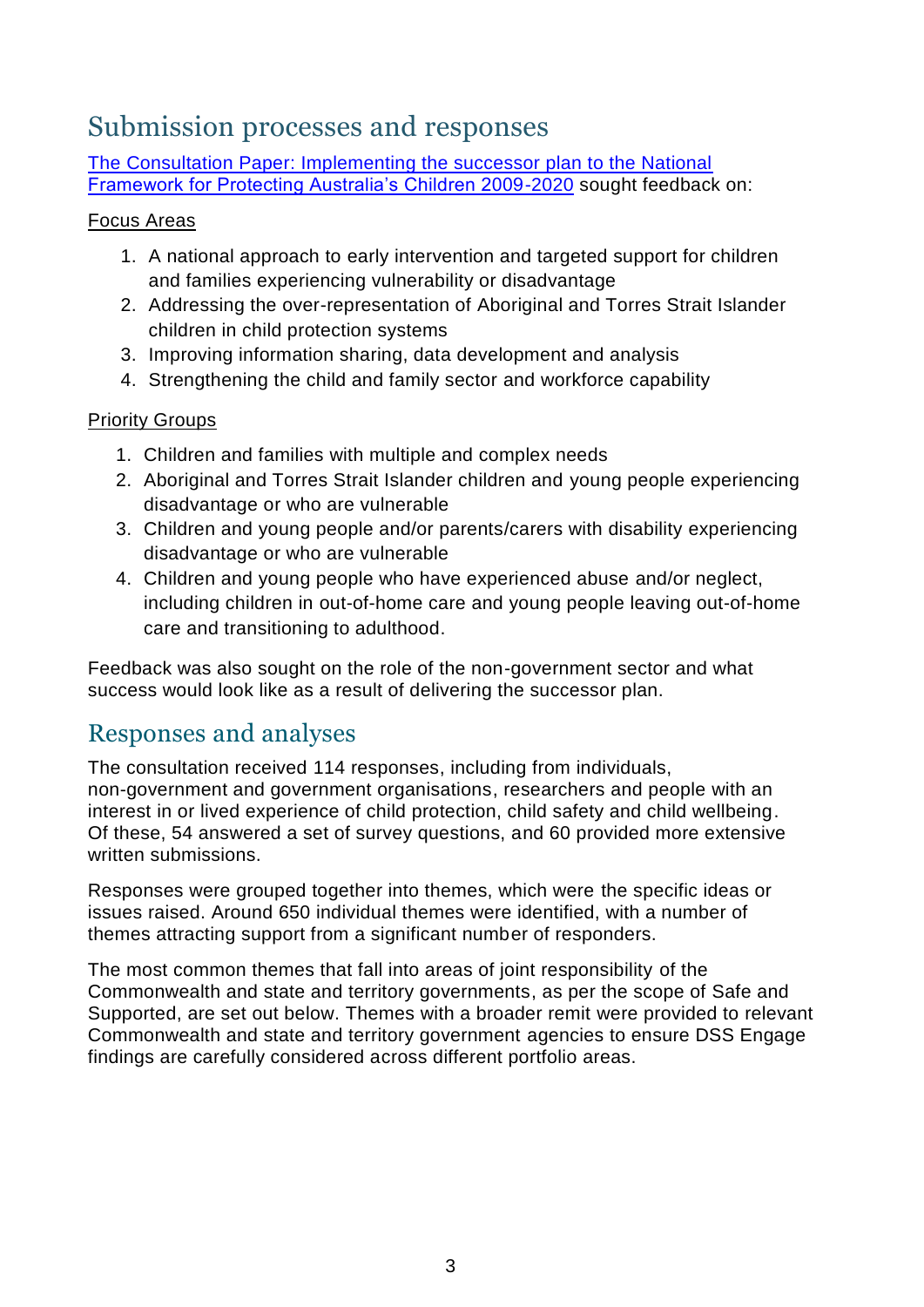## Summary: main themes raised

#### Focus areas

Prominent themes arising for the Focus Area, **a national approach to early intervention and targeted support for children and families experiencing vulnerability or disadvantage** involved addressing barriers to seeking support.

These included simplifying service interfaces for children and families, stronger awareness of what is available, addressing long waiting lists, and reducing the stigma of seeking support. Enablers for early intervention and targeted support included ensuring approaches are tailored to the community and to Aboriginal and Torres Strait Islander children and families through Aboriginal and Torres Strait Islander-led approaches, and better supporting children in out-of-home care to mitigate intergenerational impacts.

Improving legal supports and other related areas of the justice system were also identified as an important part of early intervention. These included more access to specialist Aboriginal and Torres Strait Islander Community Controlled Organisations (ACCO) legal services, and improvements to the intersection between federal and state family and children's courts for child protection-related matters.

**Addressing the over-representation of Aboriginal and Torres Strait Islander children in child protection systems** was a prominent issue for many respondents who noted that support services were not often equipped for, or sensitive to, cultural or trauma informed responses. Respondents thought that community-designed and delivered ways of supporting Aboriginal and Torres Strait Islander children and families, such as through ACCOs, leads to better outcomes.

In relation to **improved information sharing, data development and analysis** a number of respondents considered there is an underutilisation of existing datasets held by agencies.

This data could be accessed more widely by different levels of government and service providers to improve understanding of the trajectory of children and families over time and how best to respond. Suggested solutions included making better use of existing data to protect children; actively enhancing mechanisms to share success factors between stakeholders; and better linking and sharing of data sets within and across governments and the sector.

Respondents also stressed that data development, capability and sovereignty in the Aboriginal and Torres Strait Islander context requires significant work to gain a better understanding of local culturally-informed issues, and to empower targeted responses. Respondents suggested mainstream data and knowledge systems alone do not capture the unique needs or metrics that are important for Aboriginal and Torres Strait Islander people.

Key messages about how to make **monitoring and reporting on the successor plan** available to the public included through an online dashboard, multiple platforms such as emails, social media, forums, interagency meetings, and sessions tailored to cultural audiences. Reporting should be in plain English, visual, graphic, and frequent. In-depth annual reports should provide contextual and analytical narrative.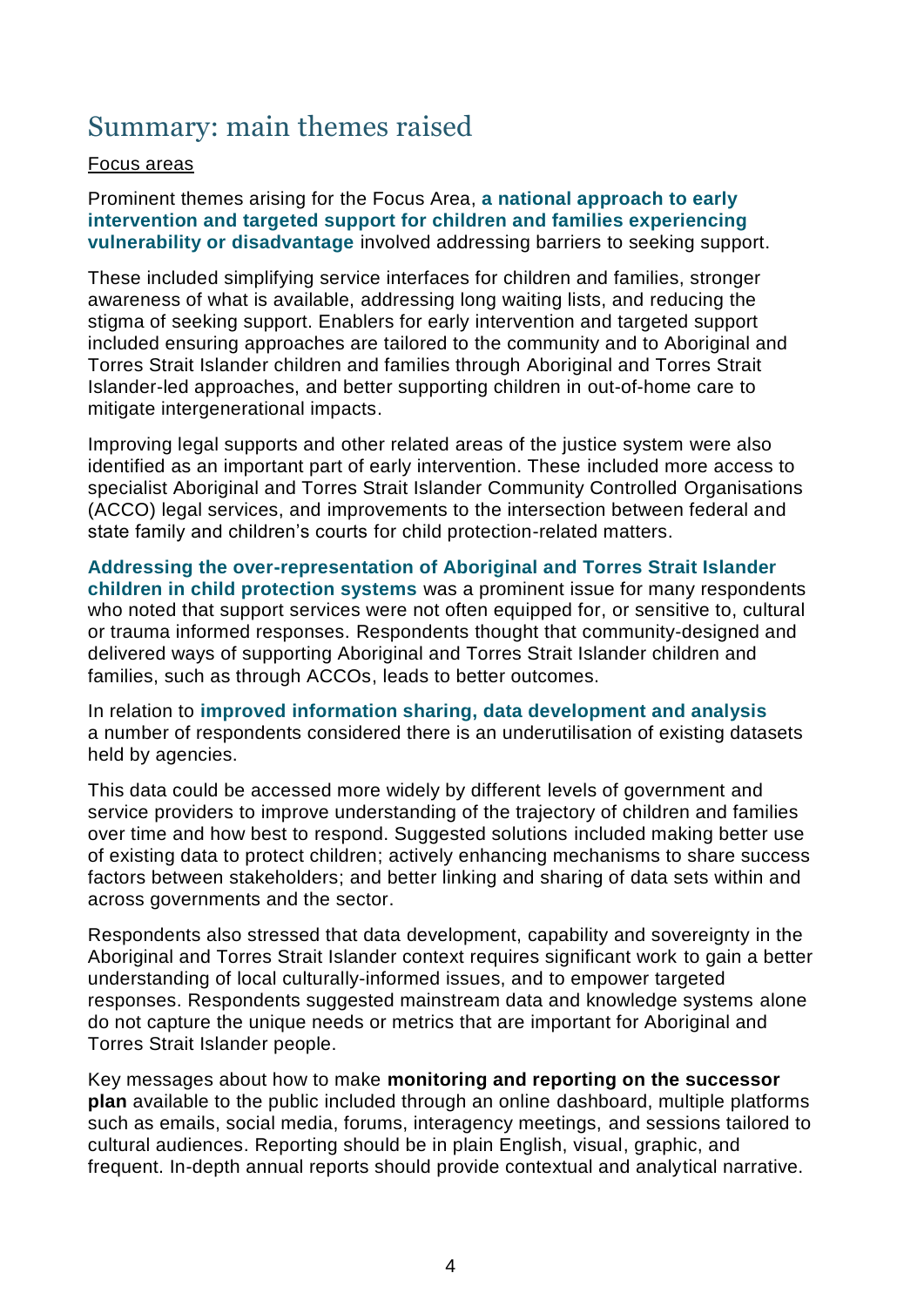Respondents highlighted the stressful working environments and workloads experienced by workers in the child and family support sector. To **strengthen the child and family sector workforce capability** there is a need to better support and attract more workers, especially Aboriginal and Torres Strait Islander people. Related to the workforce, further supports were needed to meet the specific needs of carers of children in out-of-home care.

#### Priority groups

To better support families with **multiple and complex needs,** respondents highlighted the need for the intensive family support workforce to have more access to mental health and wellbeing supports for themselves to prevent "burn out"; and to address the lack of universal and specialist services in rural and remote locations.

To better support **Aboriginal and Torres Strait Islander children and families**, there was a need for strong compliance with the Aboriginal and Torres Strait Islander Child Placement Principle.

Better support was needed for **kinship and other carers, and parents who have a disability or who have children with a disability**. There was a need for early assessment of disability in early intervention and child protection settings, and to review the support needs of children in care with disability. To enable better and early identification of children, young people and parents/carers with disability, more training and awareness was needed amongst professionals across a range of sectors.

There was a call for priority access to health, education and disability services and supports for **children placed in out-of-home care**. For **young people leaving care** there is a need to improve access to stable accommodation, education and employment, and provide more information about the supports available to them.

#### Working together

In relation to **how governments, the non-government sector and the ACCO sector might work best together** to improve outcomes for children and families, there were prominent themes to adopt partnership principles for governance arrangements under the successor plan, to widely communicate and embed National Principles for Child Safe Organisations, and for collaborative and client-centred practice in service design and delivery, including to engage service users in the process.

#### Changes expected

Respondents provided views on what **changes** they would expect to see in the **short, medium and long term**. Broad expectations on positive changes included:

- services that are focused on outcomes
- taking a child rights' approach in policy development and service delivery
- easier access to services for children and families and families feeling supported
- children being developmentally on track or receiving appropriate early supports for identified issues including to address disability or trauma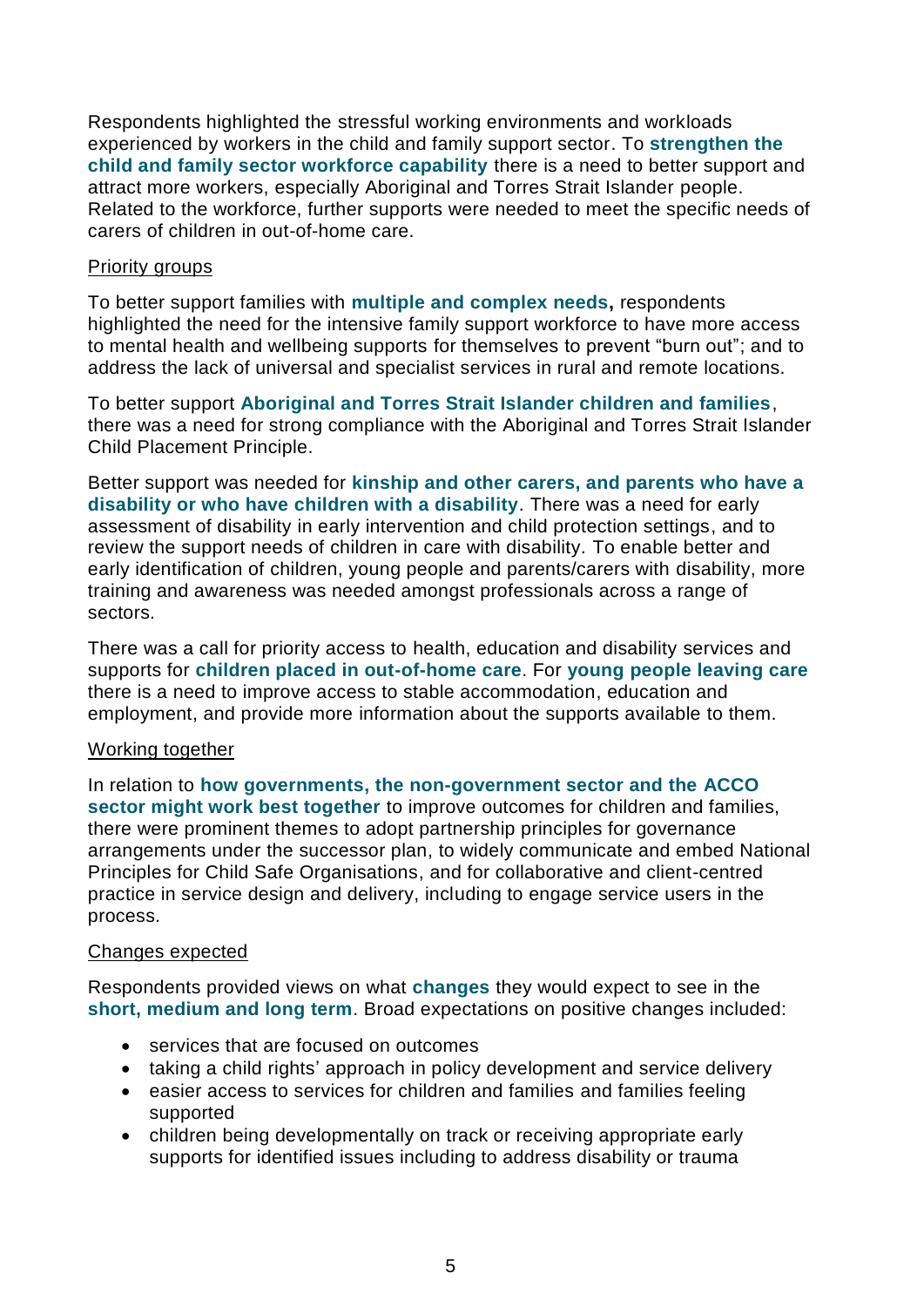- a reduction in the over-representation of Aboriginal and Torres Strait Islander children in the child protection and criminal justice systems
- increased support for children in care and care leavers
- improved information sharing, data development and analysis
- improved retention of staff and job satisfaction.

Further details of the prominent themes related to each Focus Area, Priority Group, the role of the sector, and the changes expected as a result of delivering the successor plan, including indicative quotes from respondents, are below.

## Focus Area: A national approach to early intervention and targeted support for children and families experiencing vulnerability or disadvantage

• improve the service system by removing silos and better connecting services, tailoring services to meet local needs, and making services easier to navigate and more accessible for families in locations across the country

> "…Each service has its own language, expectations and outcomes and families have to navigate these differences many times with a variety of services. If services could come together to provide a universal service that incorporated many facets but with one language, expectation and outcome this would be much easier and more accessible to families."

• support placed-based approaches to respond to specific vulnerabilities and local needs

> "A one size fits all solution will never work. More nuanced community solutions that respect the local community culture, norms and practices are essential."

• co-design service delivery with service users including young people, their families and carers

> "Undertake a community based approach to co-design and develop outcomes that are relevant to the community… Don't just let the same people in the same positions in NGO and government continue to make decisions about what they think is best. "

extend care for children in out-of-home care until at least the age of 21; and increase access to services for young people leaving care to improve stable accommodation, education and employment outcomes

> "Young people have also reported that a more gradual and supported transition would help them develop confidence, maturity and life skills necessary to thrive in adulthood."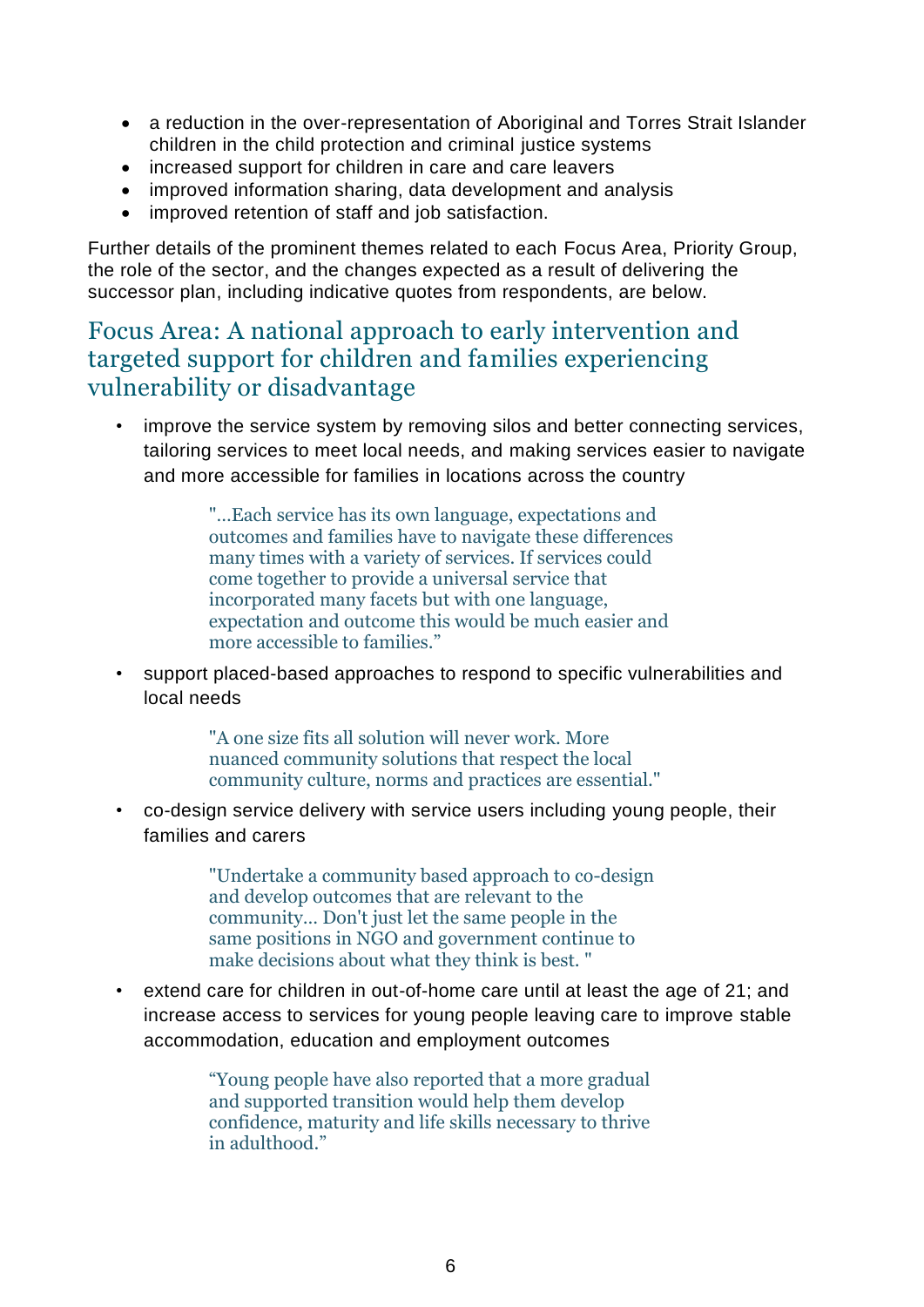Views were also expressed in relation to particular areas of the justice system and legal supports that needed attention as an important part of early intervention. Strong themes were to refer Aboriginal and Torres Strait Islander parents, particularly family and domestic violence survivors, at the earliest opportunity to culturally appropriate, specialist ACCO legal services, and to improve their access to First Nations' lawyers. Provision of more specialist legal services was also needed for children and their families, especially in remote areas, and enhanced access to Legal Aid to navigate child protection systems.

The need to manage the divide between state and federal child and family law jurisdictions in relation to abuse and protection orders was raised in a number of submissions. This included the suggestion to consider use of 'national bench books' which link related jurisdictions, such as federal family law, to best practice approaches when dealing with children in contact with child protection systems.

#### **Aboriginal and Torres Strait Islander specific themes raised**

increase investment in culturally appropriate, ACCO-led early intervention and intensive family support services

> "Such services are integral to both reducing the rates at which Aboriginal children are entering out of home care, and in effecting successful restoration of children to the care of their families for those children already within the out of home care system… Research and evidence supports Aboriginal controlled services as having a far greater capacity to effectively engage Aboriginal children and families."

• address disadvantage and inequality to improve outcomes for children and families and prevent involvement in the child protection system

> "Perceptions of disadvantage and vulnerability are subjective. Understanding each child and each family's experience is critical – what's important *to* a child and family can be different from what's important *for* them."

## Focus Area: Addressing the over-representation of Aboriginal and Torres Strait Islander children in child protection systems

• improve cultural competency and safety for services that children and their families interact with, through staff and organisational development (also relates to Focus Area 4)

> "[Mainstream] services vary in the extent to which they provide culturally sensitive service settings and practice responses and may in fact be "culturally destructive"… [R]esources are required to support both mainstream and Aboriginal Community Controlled Organisations to collaborate, innovate and respond to the needs of children and families in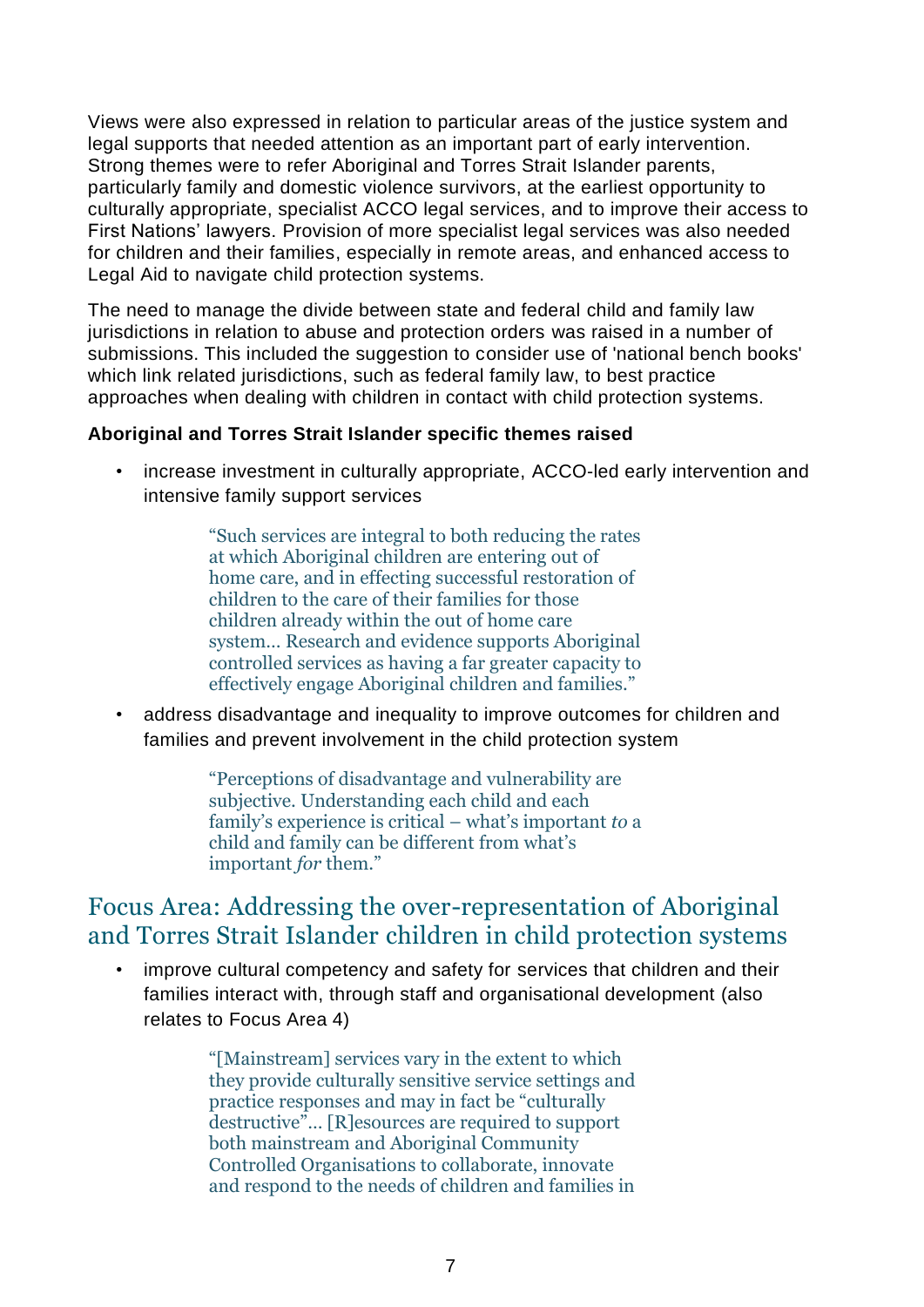a way that is culturally safe and does not exacerbate past (intergenerational) and trauma."

• strengthen ACCOs to provide Aboriginal and Torres Strait Islander-led services and programs, and embed the principles of self-determination and self-management

> "Since the inception of [state-based programs delegating child protection authority to ACCOs], statistics have shown that the quality of care/services and outcomes for Aboriginal Children in out-of-home care has been significantly better."

• ensure consistent use of and compliance with the Aboriginal and Torres Strait Islander Child Placement Principle, including through oversight mechanisms

> "…in order to achieve meaningful change, a mechanism to monitor and evaluate the extent to which full implementation of, and compliance with, the Aboriginal and Torres Strait Islander Child Placement Principle is achieved in practice is essential."

## Focus Area: Improved information sharing, data development and analysis

make better use of existing datasets, and improve information sharing and linked datasets across organisations, sectors and jurisdictions to protect children

> "[I]mproved data sharing across portfolios and jurisdictions would likely result in better program design and delivery across the country. Proactively sharing more granular content of plan monitoring and reporting may promote collaboration…"

• ensure data sharing is underpinned by commitments to transparency, accountability, privacy and accuracy

> "[T]he principles that guide how client information is used should balance the right to privacy with accountability for service effectiveness. A greater balance between privacy and accountability in what data is collected and used would likely improve the responsiveness of health and human (including legal assistance) services to people's needs at the times and in the places where people seek help."

• share learnings about success factors for service delivery and engagement methods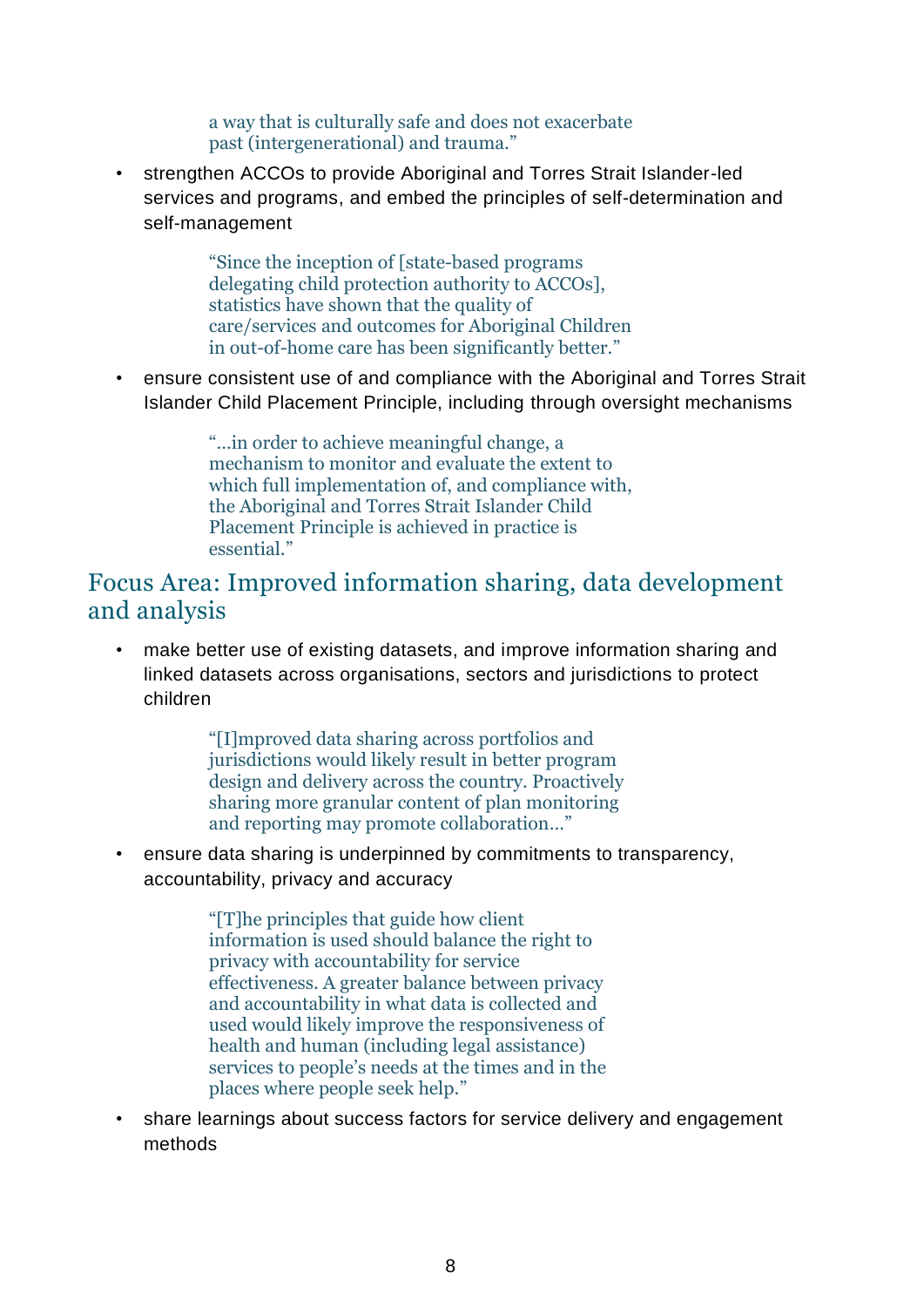"De-identified data about the success rates of certain models of service delivery, methods of engagement, and successful retention methods ought to be freely exchanged to prevent organisations from spending time 're-inventing the wheel'."

• make monitoring and reporting on the successor plan available to the public using an online dashboard, multiple platforms such as emails, social media, forums, interagency meetings, and sessions tailored to cultural audiences, in addition to annual reports

> "Reporting should be in plain English, visual and graphic, and frequent. In-depth annual reports should provide contextual and analytical narrative."

#### **Aboriginal and Torres Strait Islander specific themes raised**

• support ACCOs to build capacity in local data collection, analysis and program evaluation, through sharing information and systems with ACCOs

> "[O]ften, Government bodies want western models of evidence and data collection. The [ACCO] sector requires a "clearinghouse" for knowledge and evidence related to Aboriginal children and families, supporting ACCOs to build their capacity and capability to collect, analyse their data and share information across the service system on what works for Aboriginal children and families."

recognise the right to data sovereignty

"Aboriginal services must be resourced to evaluate their programs so they can build their own Aboriginal evidence base – this is in line with the right to self-determination and data sovereignty [and] Priority Reform Four: Shared Access to Data and Information at a Regional Level as part of the National Agreement on Closing the Gap."

## Focus Area: Strengthening child and family sector and workforce capability

• improve staff and organisational competency to be trauma informed, culturally aware, disability aware, family inclusive, to have gender/sexuality awareness, deliver better case coordination and be competent in their field of work

> "Staff across the child and family support workforce need targeted skills and support in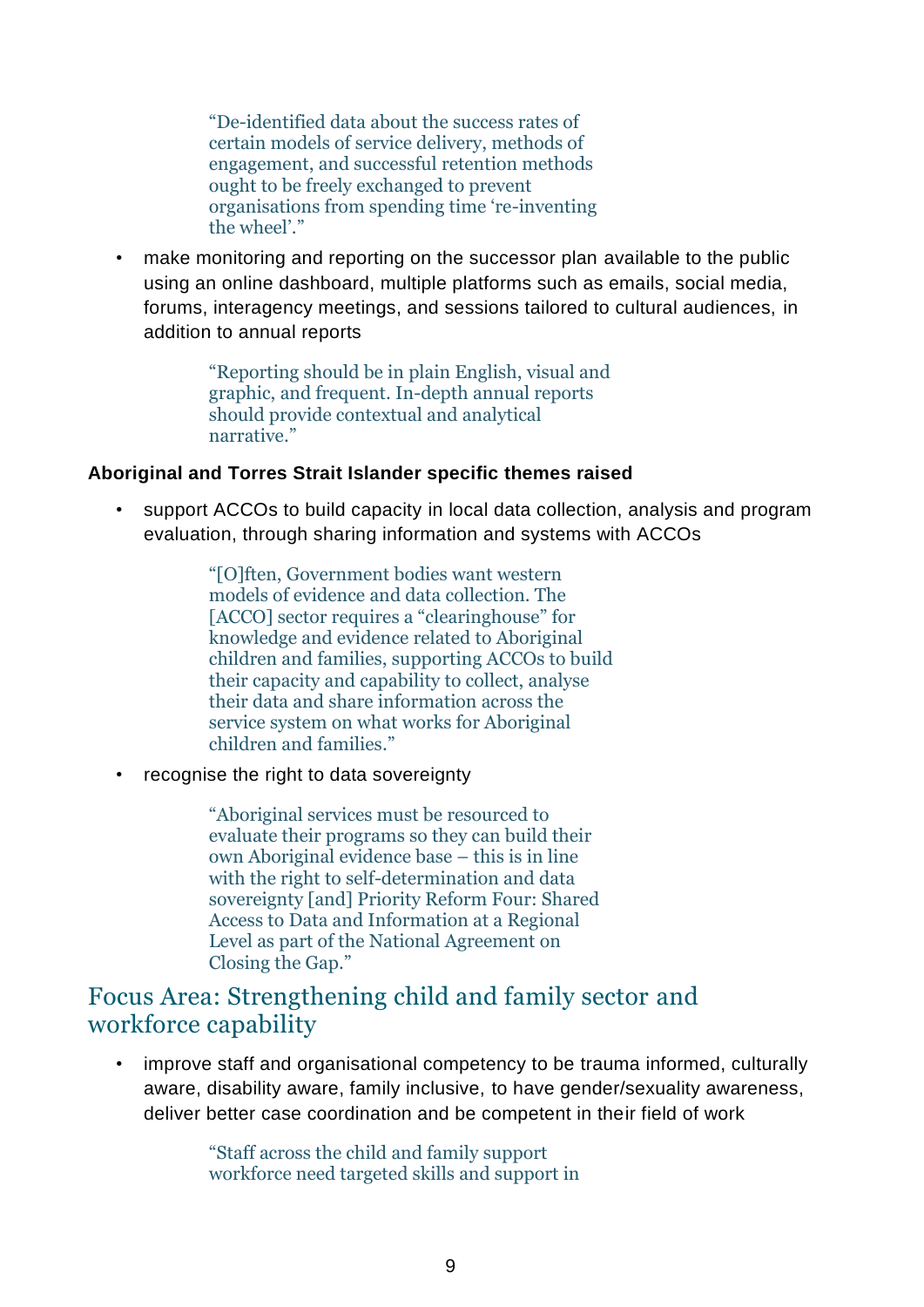trauma informed practice. Families that come into contact with child protection almost always have experienced long term, and potentially intergenerational trauma."

• improve remuneration, working conditions and wellbeing supports for early childhood and family support workers to provide more effective support and reduce turnover/burnout

> "Personal history of mental health, trauma and vicarious trauma can be contributors to staff burnout, compassion fatigue or becoming emotionally triggered. Staff supports, and supervision must always be trauma informed with an understanding of how these experiences impact their own wellbeing and their capacity to meet the needs of children and families."

• consider the support needs of kinship carers, parents and carers, in particular those who have a disability or who care for children with a disability

> "Global evidence shows that supporting existing carers is also the best way to recruit new carers (as well as retain current). To ensure there are enough family homes for children in care so that children have the chance to truly thrive, support of carers is vital."

#### **Aboriginal and Torres Strait Islander specific themes raised**

improve cultural competency training to respond to Aboriginal and Torres Strait Islander children and families, and the unique needs of Aboriginal and Torres Strait Islander survivors of family and domestic violence

> "…the reactive nature of decisions to remove Aboriginal children, attributing the problem partly to a lack of cultural awareness, inadequate training, a misunderstanding of the problem and under-resourcing."

• establish vocational pathways for Aboriginal and Torres Strait Islander workers in partnership with tertiary educational institutions to enable the growth of a culturally appropriate workforce

> "…reform for the system should be the creation and support of a culturally appropriate workforce, which recognises the knowledge and skills specific to staff of Aboriginal and Torres Strait Islander descent. Partnerships between universities and employers should be used more effectively to identify and nurture a culturally specific workforce, recognising the cultural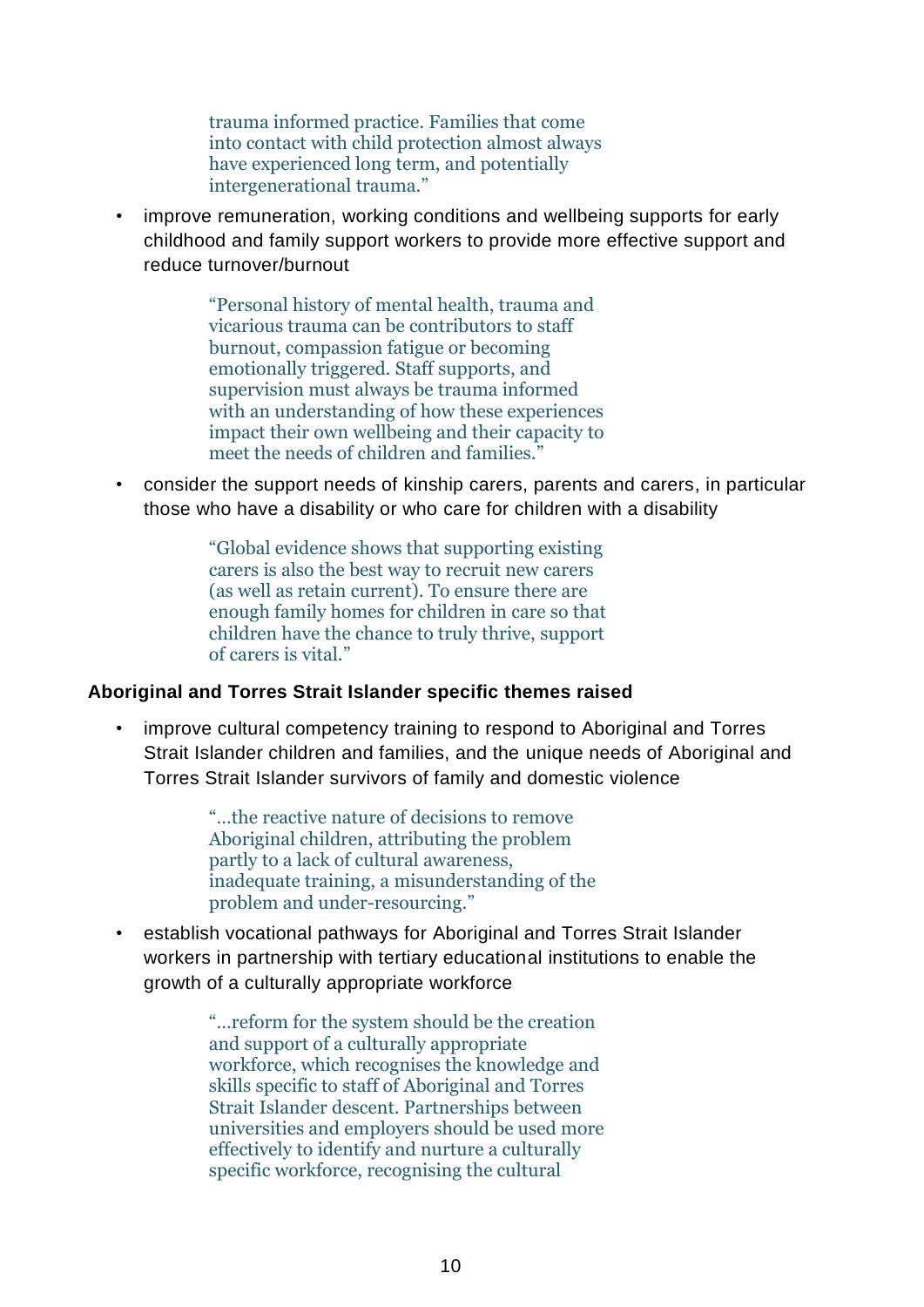knowledge and lived experience of Aboriginal and Torres Strait Islander people. "

## Common messages by Priority Group

### **Families with multiple and complex needs**

Ideas for how to better support families with multiple and complex needs included better nurturing the intensive family support workforce by improving workers' accessibility to mental health and wellbeing supports to avoid burnout; and providing longer term program funding to embed trust and partnerships, retain staff, and improve local responses and impacts.

Other issues raised were a lack of universal and specialist services, such as mental health, in rural and remote locations; and the need for improved practical supports for families and children escaping domestic and family violence. Work is needed to address the intersection between out-of-home care, youth detention, and child sexual abuse, including suggestions to raise the minimum age of criminal responsibility.

## **Aboriginal and Torres Strait Islander children and families**

A number of consistent themes were conveyed to address Aboriginal and Torres Strait Islander children and families' experiences with family support and other targeted services and their ability to access and/or navigate them, including to:

- ensure a consistent use of, and compliance with the Aboriginal and Torres Strait Islander Child Placement Principle
- embed the principles of self-determination with respect to services to strengthen families' ability to be empowered and listened to, inform what help is needed, and enable cultural safety
- increase investment in culturally appropriate, ACCO-led early intervention and intensive family based services
- raise awareness across systems, services and workers of Aboriginal and Torres Strait Islander approaches to kinship and family, and to use the strength of community, and the wisdom and resilience of Elders and Traditional Owners, for advocacy and service delivery.

#### **Children and young people with disability and/or parents and carers with disability**

A strong theme communicated was the need to provide better support to kinship and other carers, and parents who have a disability or who have children with a disability. This included a need for early assessment of disability in early intervention and child protection settings including to identify children with cognitive disabilities, and to review the support needs of children in care with disability. To improve navigation of supports, the intersection between the child protection system/leaving care and National Disability Insurance Scheme should be considered.

To better identify, understand and respond to the needs of children, young people and parents/carers with disability, it was considered that more training and awareness was needed amongst all health care professionals, educators and social and community service workers.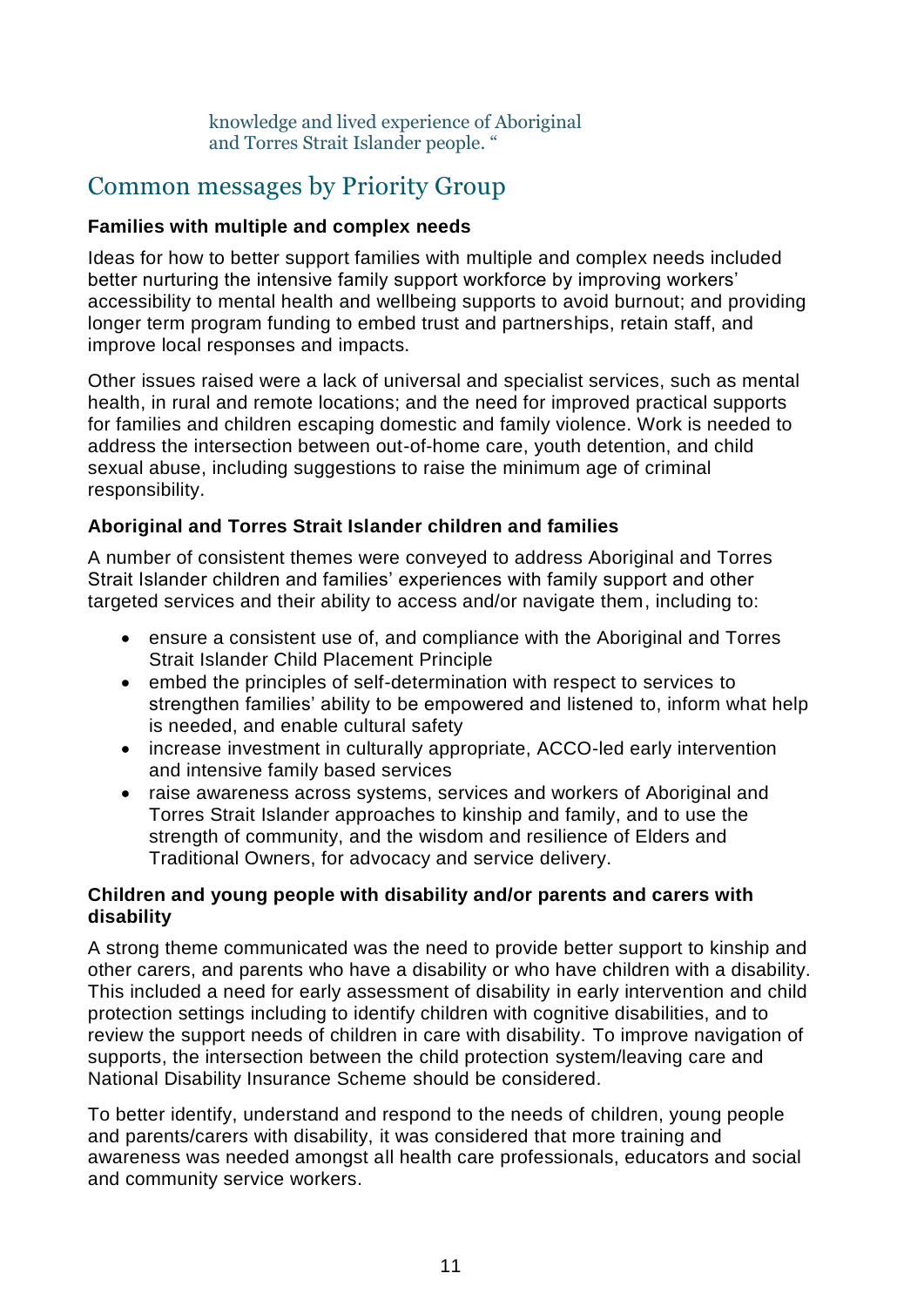The findings of the Royal Commission into Violence, Abuse, Neglect and Exploitation of People with Disability were commonly referred to, including to address structural issues designed to improve the willingness of children and families with disability and/or additional needs to engage with services.

#### **Children and young people experiencing or who have experienced abuse or neglect**

Submissions called for an increase in the number of child protection workers; to reduce caseloads for each worker; and to provide clearer decision making and managerial support frameworks. There was a need for priority access to health and education services and supports for children placed in care. To improve placement stability, it was considered that better medical and psychological support and resources were needed for children, including to receive assessments for early identification of disability and to access the right therapeutic supports. A focus on reunification and family preservation was needed for vulnerable families.

The highest priorities expressed to address the needs of care leavers were to improve access to stable accommodation as well as education and employment, and to information about the supports available including through mentors. There was a need to look at how the Transition to Independent Living Allowance can be more effective in meeting the needs of young people leaving care; to extend the age for leaving care; and to strengthen leaving care plans including around broader wellbeing domains.

## Role of the non-government sector

Views were communicated on how governments and the non-government sector and the ACCO sector might work best together to improve outcomes for children and families.

These included the need to adopt partnership principles to deliver the successor plan based on commitment, trust, equality and shared responsibility and accountability. The importance of all parties communicating and embedding the National Principles for Child Safe Organisations in practice and governance was expressed.

There was support for multidisciplinary approaches which would bring together governments, non-government organisations and ACCOs across areas including health, disability services and social services. This would involve parties identifying and agreeing integrated, client-centred approaches in communities focused on outcomes and based on access, equity, cultural proficiency and participation. The need to engage service users in this process, such as young people, carers, grandparents, as well as academics, was raised. Being able to work in this way was also recognised as a workforce development need.

> "The successor plan can be positioned as a key driver for a more joined up approach for the target cohort across portfolios, by providing the authorising (policy) environment and actively 'enabling' services across sectors to work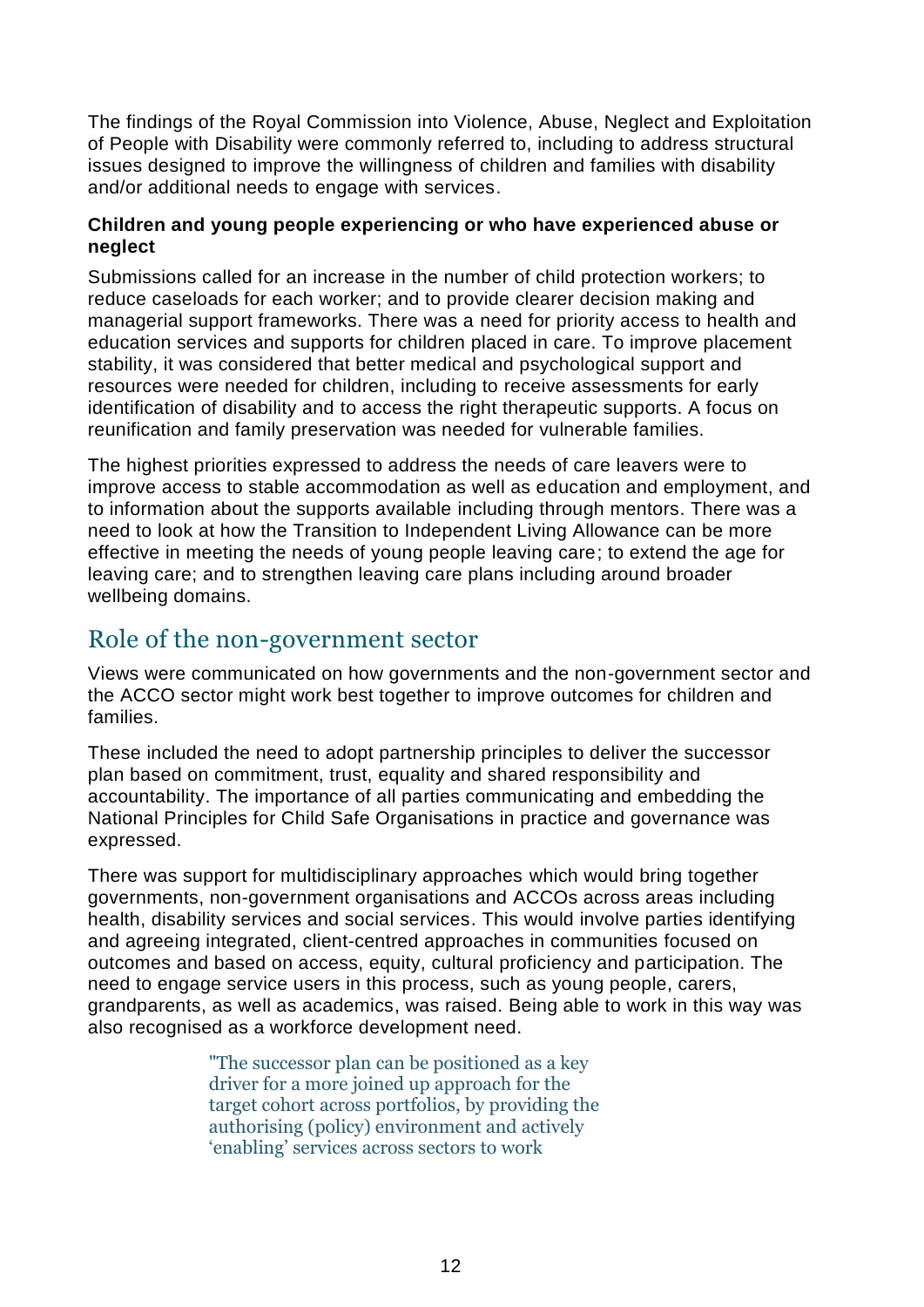differently and more collaboratively, including at the practitioner level." "Share issues, build relationships, understand each culture, respect each other, reduce competitiveness, work collaboratively, work in partnership and consortiums, share information and systems."

## What would success look like?

A strong theme in submissions was the need for better recognition of rights. This ranged from fully integrating the United Nations Convention on the Rights of the Child including best interest principles in domestic law, provision of child-centred services and specifically protecting Aboriginal and Torres Strait Islander children's human rights, to the need for child-centred assessment of government policies at federal and state levels.

Short term changes in relation to the right for children and young people to have a say in what happens to them were expected to involve children, young people and families in successor plan governance, implementation, evaluation and improvement; in the medium term to build capacity of organisations and governments to meaningfully engage with children and young people and incorporate their views; and in the long term for children, young people and families to have timely access to the targeted and culturally informed supports they need.

Mechanisms suggested to represent children's views to government and other decision-makers included to establish a National Aboriginal and Torres Strait Islander Children's Commissioner and jurisdictional commissioners, and to strengthen the role of the existing National Children's Commissioner.

Short, medium and long term changes expressed with respect to service and system collaboration were to enable/facilitate better engagement between services in the short term, to have better collaboration between services in the medium term, and toward more joined up health, housing, education, child protection and disability services for at risk families in the long term. Other short term changes cited included:

- increased trauma supports including trauma informed behavioural supports
- greater investment in Aboriginal and Torres Strait Islander controlled organisations and services
- improved access for grandparent, foster and kinship carers to accurate information about national supports and services and direction to state level support and assistance
- development of a comprehensive and accessible process to address information sharing
- implementing strategies toward well trained and culturally competent staff.

Medium term changes expected included:

 better communication among policy and program providers about what programs deliver better outcomes for young people and families